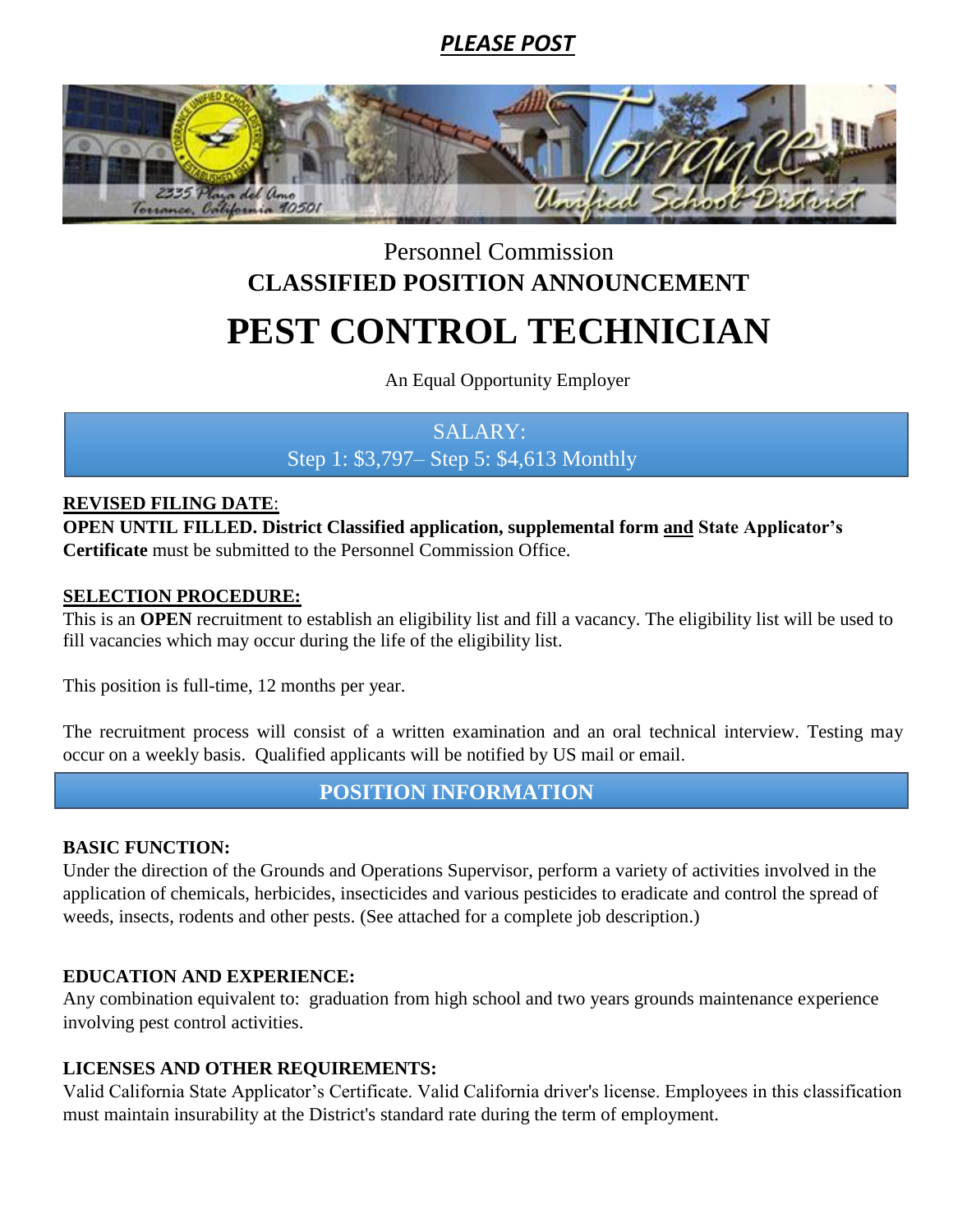#### Torrance Unified School District Personnel Commission

**This is a summary of information related to our recruitment, selection and employment practices. The stated requirements represent only the minimum required and do not guarantee qualification for examination or placement on an eligibility (hiring) list. The provisions of this bulletin do not constitute an expressed or implied contract. Any provision of this bulletin and the job description may be modified or revoked at any time without notice. For more detailed information, check with the TUSD Personnel Commission Rules and Regulations that are incorporated by reference**

#### **RECRUITMENT AND SELECTION**

**APPLICANT PROCEDURE**: Information you supply will be subject to review and verification. PLEASE PRINT LEGIBLY. All application material must be received on or before 4:30 p.m. on the posted deadline date. The Personnel Commission shall assume no responsibility for late notice, delays, or non-delivery due to mail or e-mail service. POSTDATED APPLICATIONS ARE NOT ACCEPTABLE. Resumes are NOT accepted in lieu of a completed District application form. After your application has been reviewed and you appear to meet the employment qualification standards, you will be invited to participate in an examination process as described below. Your application will be accepted only if it is complete and you meet minimum requirements for the position.

**CONVICTION RECORD**: If you have EVER BEEN CONVICTED OF A MISDEMEANOR AND/OR FELONY OR BEEN CONVICTED OF ANY CRIME UNDER ANY NAME regardless of any subsequent court action or dismissal or expunging of records, you will be required to provide CONVICTION information regarding type of conviction, the type of crime, date and place and circumstances and results of all cases. Give a COMPLETE report of all offenses. A conviction will not automatically prevent you from being considered for hire, but not reporting the conviction is falsification of your application.

**EXAMINATION PROCESS**: This may consist of any of the following parts: 1. A supplemental evaluation of training and experience. The evaluation is individually and independently conducted by two members of a committee. 2. A written examination of technical knowledge, skills, and abilities. It may cover any subject matter appropriate to the duties of the position and/or subject matter required to meet specific federal and state proficiency. 3. An oral examination, or its equivalent, to assess and verify your qualifications, education, experience, training, and suitability for service. The oral examination will be conducted by an oral interview panel composed of subject matter experts. You must achieve a weighted passing score of 70%. Oral interviews are required by California Education Code to be **TAPE**  4. Other examination processes which the Personnel Commission Office determines to be related to the job may also be administered. The Director – Personnel Commission determines passing score and assigns relative percentage weight to each part of examination.

Candidates must be on time to every examination since we cannot admit anyone after their scheduled time. Attendance will be at the candidate's expense.

Once on the eligiblity list, ensure that you return calls no later than 4:00 p.m. on the next business day after you receive a call for availability for certification from the Personnel Commission. Failure to call will result in your name not being included in a certification list and removal from the eligibility list. It is the candidate's responsibility to notify Personnel Commission of change of address/phone number for contact.

**NOTIFICATION OF EXAMINATION AND EXAM RESULTS**: Candidates are typically notified by email or U.S. Mail of the time and place of examinations. Examination results are sent out as soon as possible following grading and compilation of scores. Examination scores are NOT given over the phone.

**PROTEST PROCEDURE**: A protest of any part of an examination must be in writing, and must be submitted during the five day review period, or received in the office of the Director-Personnel Commission no later than the fifth working day following the day candidates' exam results are emailed/mailed. Any protest must include rationale to support the protest.

**ELIGIBILITY LIST**: An eligible list of candidates will be based on the scores received on the examinations administered. Final selection of appointees will be made from the top THREE RANKS of certified eligibles on the list, along with others such as transfer eligibles, reinstatement eligibles, etc. Any one of the people certified may be appointed to the vacant position, and the names of the persons not selected are returned to their respective eligibility list to be considered for the next vacancy. Lists typically remain in effect for one year, or until there are less than three ranks who are willing and available to accept appointment. Eligibility lists may be extended for up to one additional year.

**LONGEVITY PREFERENCE**: Longevity credit shall be added to the final passing scores of candidates who have permanency with the District as follows: .5 points for service through the first year but less than two (2) years of service and .5 points thereafter for each completed year with a maximum of three (3) points.

**VETERANS PREFERENCE**: If the front of this announcement indicates that the examination is being held for an **OPEN** recruitment, veterans of war service may obtain an additional five (5) points and disabled veterans an additional ten points added to their composite score by submitting proof of veterans status in the form of a DD-214 to the Personnel Commission Office at the time of application. These are the dates that are applicable: WWII - 12/07/41 to 12/31/46, Korea - 06/27/50 to 01/31/55, Viet Nam - 08/04/64 to 05/07/75, Persian Gulf - 08/02/90 to 02/28/92, and Global War on Terrorism - 9/11/01 to present. These points are added to the scores after an applicant obtains a passing score overall for initial employment ONLY.

**DISABILITY ACCOMMODATION**: By law, we are not permitted to ask if you have a protected disability. If you require special accommodations, it is your responsibility to submit written request from your medical professional at the time of application filing to the Personnel Commission staff so that accommodations may be arranged to meet your requested medical needs.

#### **EMPLOYMENT**

State law requires all of our employees to swear or affirm allegiance to the United States and the State of California, and to be finger-printed for the purpose of conducting a confidential background investigation and record check of criminal, military or civil convictions. The Personnel Commission staff may obtain confidential references from your former employer(s). TUSD is a drug, alcohol, smoke, harassment free and diversity-driven work environment.

**TUBERCULOSIS AND /OR PHYSICAL EXAMINATION**: As required by state law, you must provide a medical release, signed by a medical doctor within the previous 60 days prior to your employment which shows you have a negative TB test result. We can provide you with local agency addresses upon request. It is to your advantage to get and keep your TB test result current, which will help avoid delays if you are offered employment. The results from an intradermal Mantoux or a chest x-ray are acceptable. A tine test is not. We require a physical examination of all new employees which may include a urine sample.

**RIGHT TO WORK**: ALL NEW EMPLOYEES MUST HAVE A PHOTO ID AND SOCIAL SECURITY CARD, or legal equivalent, at the time they are employed. Non-citizens may be employed if they have an authorizing Alien Registration Card, or can otherwise prove their right to work under federal law.

**SAFE DRIVING RECORDS/STANDARDS:** An acceptable safe driving record is defined as no more than five moving violations or two avoidable accidents within the past three years; nor any violation of driving while under the influence, intoxicated or reckless driving in the past five years.

**OFFICIAL OFFERS OF EMPLOYMENT:** Official offers of employment are made by Human Resources and are subject to satisfactory completion of ALL the pre-employment processing including such things as physical, TB clearance, fingerprinting, Oath of Office, resolution of any appeals or protests, proof of eligibility to work in the United States, and so forth, and approval by the TUSD Board of Education.

**BENEFITS**: As earned by a regular classified employee working at least 50% or more are as follows:

**VACATION AND SICK LEAVE**: One (1) day of vacation and one (1) day of sick leave are earned for each month worked. These benefits are prorated for part-time employees. Employees are not eligible to use vacation until the probationary period has been completed.

**HOLIDAYS**: Thirteen (13) paid holidays per year.

**PERSONAL NECESSITY LEAVE**: Up to seven (7) days of leave are available for certain emergencies (deductible from sick leave).

BEREAVEMENT LEAVE: Up to five (5) days of leave and an additional three (3) days for outof-state travel or necessary travel beyond 500 miles of the District (as measured by the shortest land route).

**INSURANCE**: The District provides health, dental and vision benefits for all permanent fulltime and part-time (20 hours or more per week) employees. Basic Life Insurance is mandatory provided through Lincoln Financial Insurance. The employee may choose between three health care plans, two dental plans and one vision care plan. Dependents may be covered in the same plans selected by the employee, at the employee's expense.

**PART-TIME EMPLOYEES**: Less than 50% time employees, while eligible for earned vacation, holiday pay, sick leave and similar benefits on a pro rata basis, are NOT eligible for the health and insurance package.

RETIREMENT: Classified employees are members of the Public Employees Retirement System (PERS). Approximately 7% of the employee's salary is contributed to the System while the District's fair share is determined by the state. Retirement may be taken after reaching age 50 and five (5) years of service. Service earned on or after January 1, 2013, then you must be at least age 52 to retire. Upon resignation, the employee's contribution only is refundable. Mandated alternate retirement plans are available to part-time employees who are not eligible for PERS.

**PROBATIONARY PERIOD**: All classified employees serve a probationary period of 130 days of active service. For positions designated as executive, administrative, or supervisory, the probationary period shall be 260 days of paid regular service in one classification.

**SALARY INCREASES**: Salary increases are granted based upon satisfactory performance at the end of probation and annually thereafter for the following three (3) years. Longevity increments are given after ten (10), fifteen (15), and twenty (20) years of active service.

> **Personnel Commission-Torrance Unified School District 2335 Plaza Del Amo, Torrance, CA 90501— (310) 972-6340** [www.tusd.org](http://www.tusd.org/)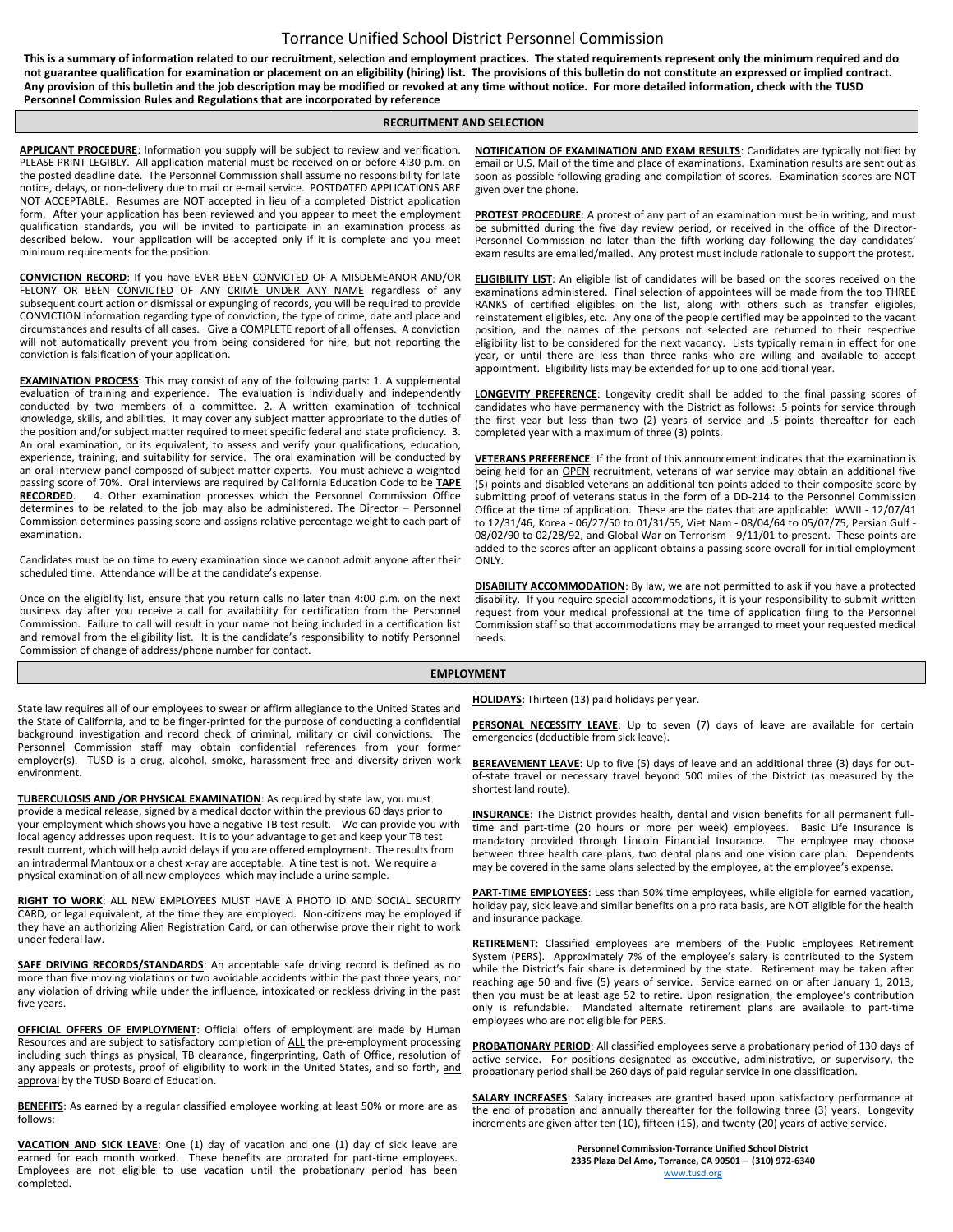#### **TORRANCE UNIFIED SCHOOL DISTRICT**

#### **CLASS TITLE: PEST CONTROL TECHNICIAN**

#### **BASIC FUNCTION:**

Under the direction of the Grounds and Operations Supervisor, perform a variety of activities involved in the application of chemicals, herbicides, insecticides and various pesticides to eradicate and control the spread of weeds, insects, rodents and other pests.

#### **REPRESENTATIVE DUTIES:**

Perform a variety of activities involved in the eradication and control of weeds, insects, rodents and other pests; utilize various pest control methods to minimize damage to District grounds and landscaped areas; assist in assuring a safe and healthy environment for student, staff and the public. *E*

Mix and apply chemicals, herbicides, insecticides and various pesticides to trees, shrubs, grass and a variety of plants and soils in landscaped areas; select and utilize appropriate chemicals and insecticides to exterminate ants, roaches, bees and other insects. *E*

Receive and respond to work orders; inspect grounds and landscaped areas and identify pest control needs; confer with personnel concerning pest control needs and issues; estimate time, material and equipment needs for pest control projects. *E*

Dig holes; set, arrange and bait traps to capture squirrels, gophers, mice, rats and other rodents in accordance with established standards and procedures; remove traps as needed. *E*

Perform general grounds cleanup, including collecting and removing dead insects, rodents, weeds and other pests. *E*

Operate a variety of pest control equipment including lifts, sprayers, generators and vacuums. *E*

Monitor inventory levels of pest control supplies; order, receive and maintain adequate inventory levels of pest control supplies; monitor, control and assure safe handling, use, storage and disposal of chemicals. *E*

Lead and oversee the work of others during pest control projects and activities as directed. *E*

Communicate with District personnel and various outside agencies to exchange information and resolve issues or concerns. *E*

Maintain routine records related to work orders and assigned activities. *E*

Pick up and distribute a variety of supplies and materials as required. *E*

Perform related duties as assigned.

#### **KNOWLEDGE AND ABILITIES:**

#### KNOWLEDGE OF:

Methods, materials and equipment used in the eradication and control of weeds, insects, rodents and other pests. Safe and proper use of chemicals, herbicides, insecticides and various pesticides used in pest control. Laws, regulations, requirements and procedures applicable to pest control.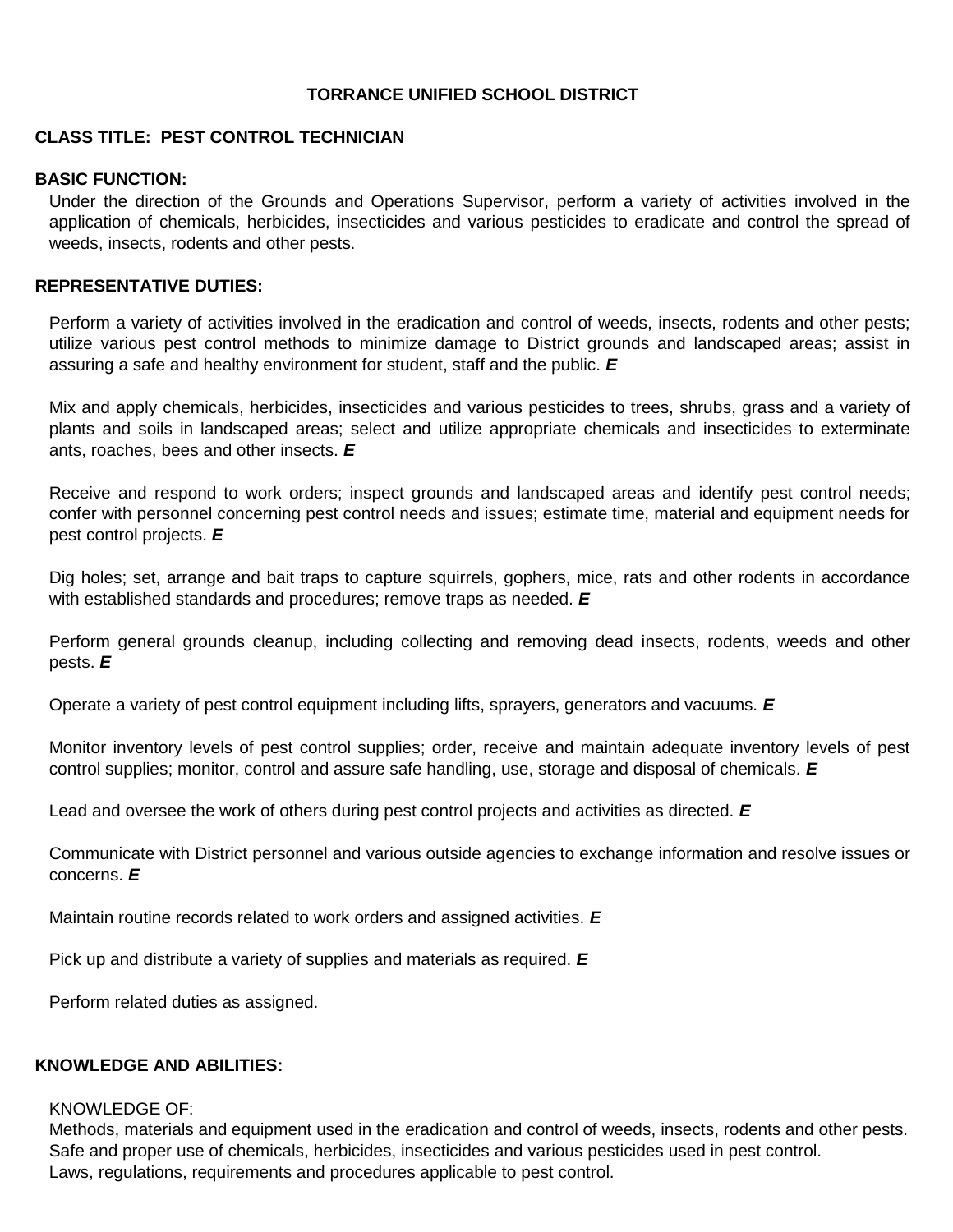Operation of hand and power tools and equipment used in pest control. Basic record-keeping techniques. Oral and written communication skills. Health and safety regulations.

#### ABILITY TO:

Perform a variety of activities involved in the eradication and control of weeds, insects, rodents and other pests. Apply chemicals, herbicides, insecticides and various pesticides to trees, shrubs, grass and a variety of plants and soils in landscaped areas.

Utilize various pest control methods to minimize damage to District grounds and landscaped areas.

Bait, set and remove rodent traps.

Operate and maintain hand and power tools and other equipment used in pest control.

Communicate effectively both orally and in writing.

Maintain routine records related to work performed.

Work independently with little direction.

Observe health and safety regulations.

Establish and maintain cooperative and effective working relationships with others.

#### **EDUCATION AND EXPERIENCE:**

Any combination equivalent to: graduation from high school and two years grounds maintenance experience involving pest control activities.

#### **LICENSES AND OTHER REQUIREMENTS:**

Valid California State Applicator's Certificate. Valid California driver's license. Employees in this classification must maintain insurability at the District's standard rate during the term of employment.

#### **WORKING CONDITIONS:**

#### ENVIRONMENT:

Indoor and outdoor work environment. Driving a vehicle to conduct work.

#### PHYSICAL DEMANDS:

Bending, pushing, moving, lifting up to 75 pounds, standing and walking for extended period, bending at the waist, pushing, pulling, carrying, twisting/turning, kneeling or crouching, climbing ladders, seeing to perform gardening and grounds work, and dexterity of hands and fingers to operate pest control equipment.

#### HAZARDS:

Exposure to chemicals used in pest control and weed abatement. Working around and with machinery that has moving parts. Working on ladders.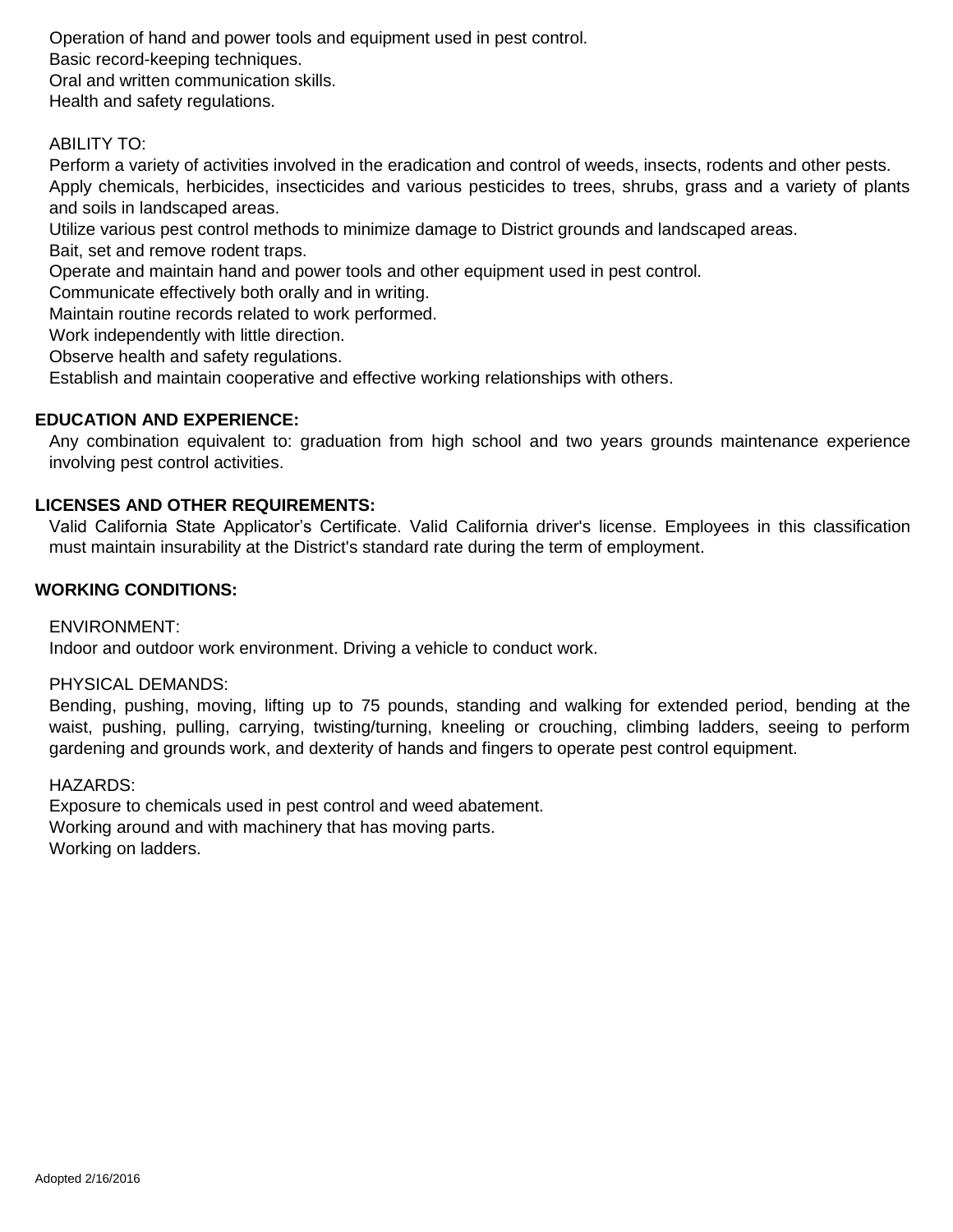

Personnel Commission CLASSIFIED POSITION ANNOUNCEMENT

# **PEST CONTROL TECHNICIAN**

SUPPLEMENTAL EXAMINATION (THIS IS CONSIDERED AN EXAMINATION)

| NAME |
|------|
|------|

| <b>EMAP</b><br>$\sim$ $\sim$ $\sim$<br>. |
|------------------------------------------|
|------------------------------------------|

PHONE:

Both the standard application and the supplemental form are REQUIRED of all applicants and must be filed in the Personnel Commission office.

1. The following questions have been designed to allow you the opportunity to provide a more detailed description of your knowledge, skills, abilities, background, training and experience as related to the position you are applying for. Please provide detailed responses for each question. Where applicable, responses must include the name of your employer(s), dates of employment where you performed the duty, and the title of your position(s) where you performed the function. Be aware that you are competing in the first phase of the examination process. It is your responsibility to ensure that all information you deem important to your candidacy is included. A resume or referral to a resume in lieu of a response is not acceptable. This supplemental application must be typed or legibly printed. Applicants that submit an illegible or incomplete application will be disqualified from consideration.

## *CERTIFICATION*

I hereby certify that all statements made in this supplemental application are true and complete to the best of my knowledge, and that any misstatement of material facts will subject me to disqualification or dismissal.

SIGNATURE OF APPLICANT: \_\_\_\_\_\_\_\_\_\_\_\_\_\_\_\_\_\_\_\_\_\_\_\_\_\_\_\_\_\_\_\_ DATE: \_\_\_\_\_\_\_\_\_\_\_\_\_